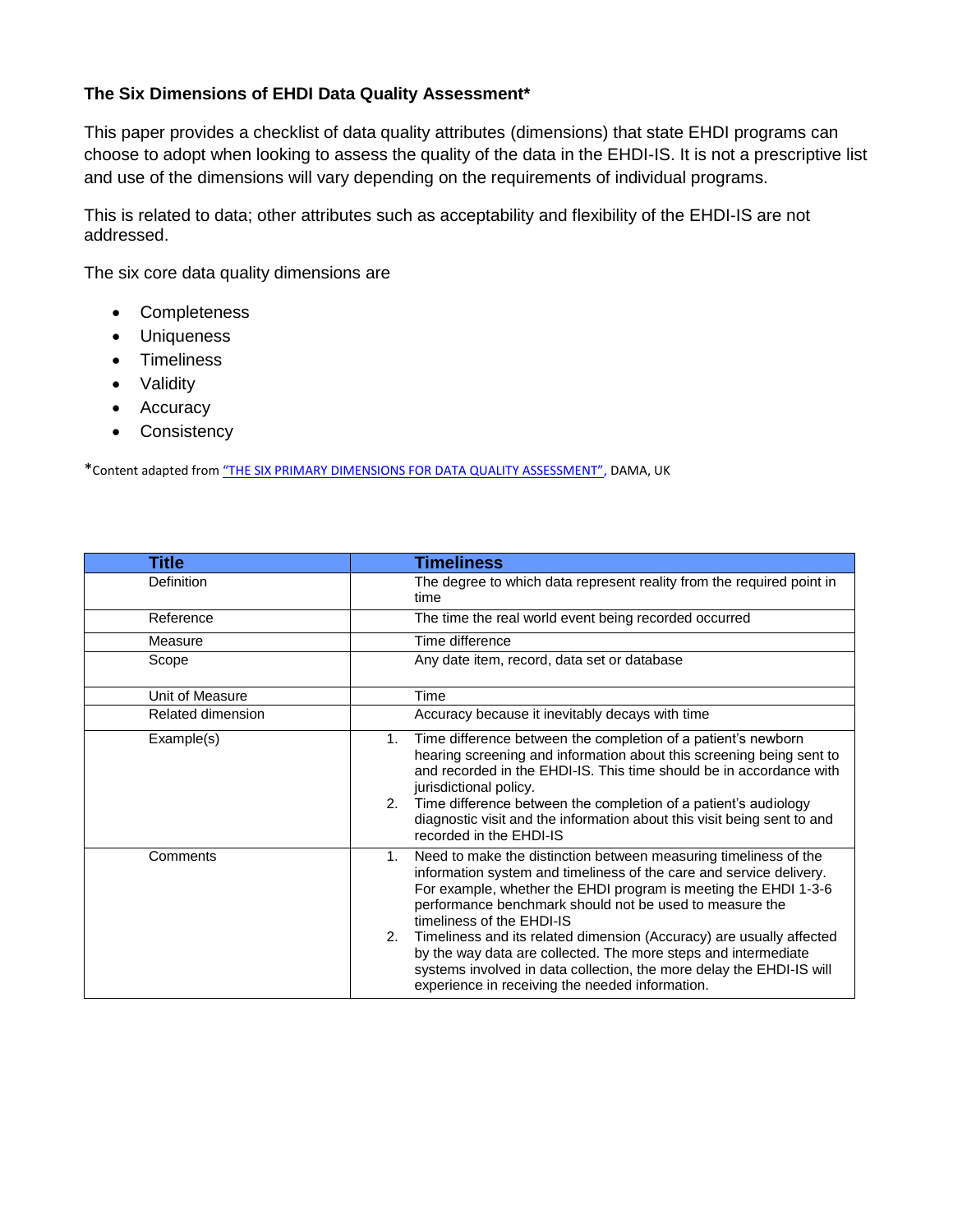| Title             | <b>Completeness</b>                                                                                                                                                                                                                                                           |
|-------------------|-------------------------------------------------------------------------------------------------------------------------------------------------------------------------------------------------------------------------------------------------------------------------------|
| <b>Definition</b> | The proportion of stored data against the potential of "100%<br>complete"                                                                                                                                                                                                     |
| Reference         | Business rules which define what "100% complete" represents                                                                                                                                                                                                                   |
| Measure           | A measure of the absence of blank (null) values or the presence of<br>non-blank values                                                                                                                                                                                        |
| Scope             | 0-100% of critical data to be measured in any data item, record, data<br>set or database                                                                                                                                                                                      |
| Unit of Measure   | Percentage                                                                                                                                                                                                                                                                    |
| Related dimension | <b>Validity and Accuracy</b>                                                                                                                                                                                                                                                  |
| Example(s)        | Completeness of the EHDI-IS at database/data set level: number of<br>1.<br>births documented in the EHDI-IS/number of births documented in<br>the vital records system during a given year x 100%<br>Completeness of the EHDI-IS at record level: percentage of patient<br>2. |
|                   | records that have all minimum and core data elements (as defined by<br>the EHDI-IS functional standard) populated with non-blank values                                                                                                                                       |
| Comments:         | Definition of "100% completeness" depends on 1) the population<br>1.<br>under measurement 2) optionality of data elements                                                                                                                                                     |
|                   | When measuring completeness at the data set level, there is often a<br>2.<br>need for a reference data set that is considered to be the<br>authoritative source of such data and is 100% complete. For<br>example, vital records data set.                                    |

| <b>Title</b>      | <b>Uniqueness</b>                                                                                                                                                                                                                                                                       |
|-------------------|-----------------------------------------------------------------------------------------------------------------------------------------------------------------------------------------------------------------------------------------------------------------------------------------|
| <b>Definition</b> | Nothing will be recorded more than once based upon how that thing is<br>identified. It is the inverse of an assessment of the level of duplication                                                                                                                                      |
| Reference         | Data item measured against itself or its counterpart in another data set or<br>database                                                                                                                                                                                                 |
| Measure           | Analysis of the number of things as assessed in the "real world" compared to<br>the number of records of things in the data set. The real world number of<br>things could be either determined from a different and perhaps more reliable<br>data set or a relevant external comparator |
| Scope             | Measured against all records within a single data set                                                                                                                                                                                                                                   |
| Unit of Measure   | Percentage                                                                                                                                                                                                                                                                              |
| Related dimension | Consistency                                                                                                                                                                                                                                                                             |
| Example(s)        | Percentage of duplicate records within a EHDI data set                                                                                                                                                                                                                                  |

| <b>Title</b>      | <b>Validity</b>                                                                                                                                         |
|-------------------|---------------------------------------------------------------------------------------------------------------------------------------------------------|
| <b>Definition</b> | Data are valid if it conforms to the syntax (format, type, range) of its definition                                                                     |
| Reference         | Database, metadata or documentation rules as to allowable types (string,                                                                                |
|                   | integer, floating point etc.), the format (length, number of digits etc.) and range<br>(minimum, maximum or contained within a set of allowable values) |
| Measure           | Comparison between the data and the metadata or documentation for the data<br>item                                                                      |
| Scope             | All data can typically be measured for Validity. Validity applies at the data item                                                                      |
|                   | level and record level (for combinations of valid values)                                                                                               |
| Unit of Measure   | Percentage of data items deemed Valid or Invalid                                                                                                        |
| Related dimension | Accuracy, Completeness, Consistency, and Uniqueness                                                                                                     |
| Example(s)        | Validity at data item level: type and severity of hearing loss should be                                                                                |
|                   | chosen from a given list of allowable values                                                                                                            |
|                   | Validity at record level: for any patient, the date/time of hearing<br>2.                                                                               |
|                   | screening should be after the date/time of birth.                                                                                                       |
| Comments          | Data validation can occur before or after data are collected and entered into                                                                           |
|                   | the EHDI-IS. The EHDI program should define proper business rules and                                                                                   |
|                   | processes to identify and handle invalid data items or records.                                                                                         |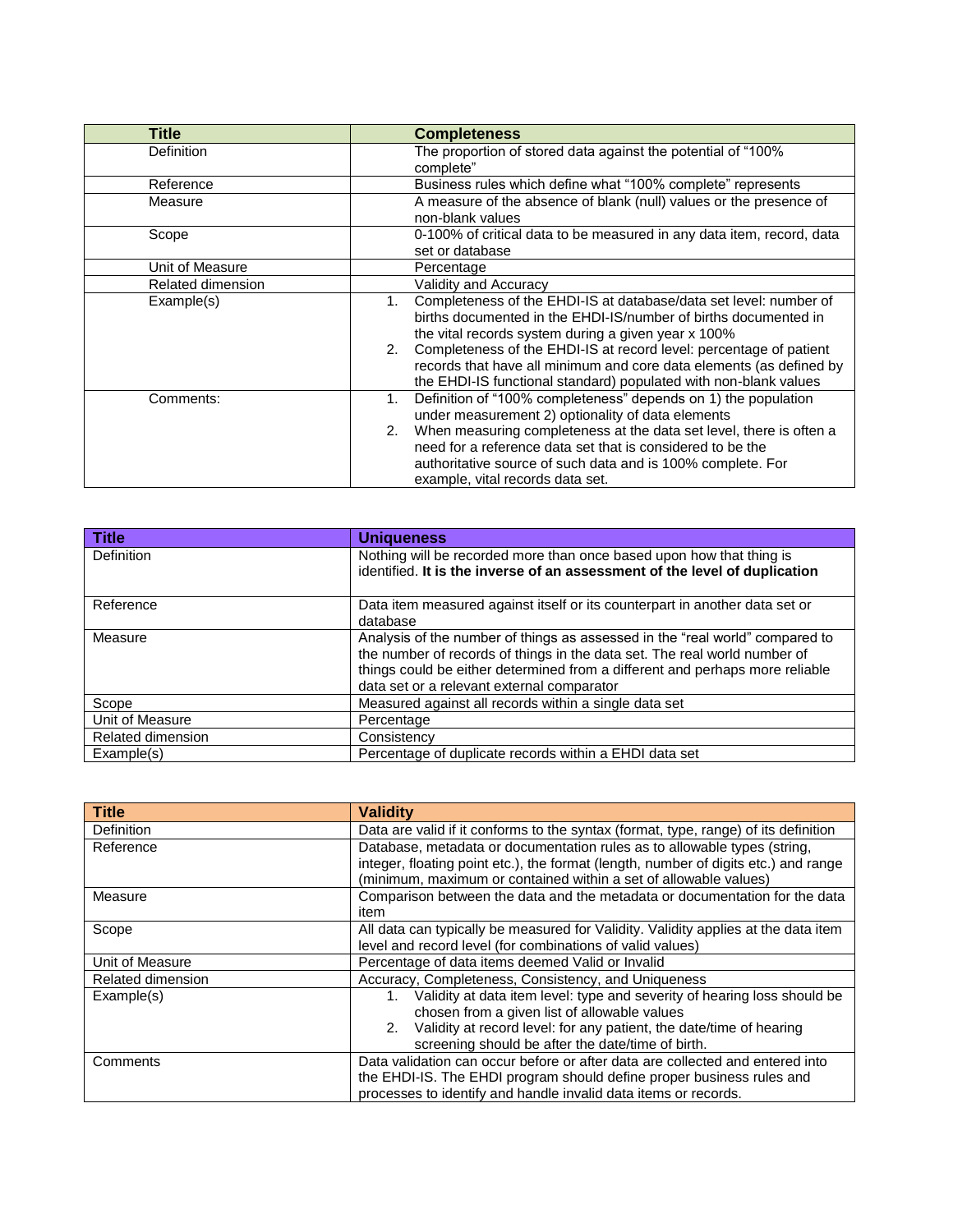| <b>Title</b>      | <b>Consistency</b>                                                                                                                                                                                                                                                                                                                                                                                                                                                                                                                                                                                                                                                                                                                                                                                                                                                          |
|-------------------|-----------------------------------------------------------------------------------------------------------------------------------------------------------------------------------------------------------------------------------------------------------------------------------------------------------------------------------------------------------------------------------------------------------------------------------------------------------------------------------------------------------------------------------------------------------------------------------------------------------------------------------------------------------------------------------------------------------------------------------------------------------------------------------------------------------------------------------------------------------------------------|
| Definition        | The absence of difference, when comparing two or more representations of a                                                                                                                                                                                                                                                                                                                                                                                                                                                                                                                                                                                                                                                                                                                                                                                                  |
|                   | thing against a definition                                                                                                                                                                                                                                                                                                                                                                                                                                                                                                                                                                                                                                                                                                                                                                                                                                                  |
| Reference         | Data item measured against itself or its counterpart in another data set or                                                                                                                                                                                                                                                                                                                                                                                                                                                                                                                                                                                                                                                                                                                                                                                                 |
|                   | database                                                                                                                                                                                                                                                                                                                                                                                                                                                                                                                                                                                                                                                                                                                                                                                                                                                                    |
| Measure           | Analysis of pattern and/or value frequency                                                                                                                                                                                                                                                                                                                                                                                                                                                                                                                                                                                                                                                                                                                                                                                                                                  |
| Scope             | Assessment of things across multiple data sets and/or assessment of values                                                                                                                                                                                                                                                                                                                                                                                                                                                                                                                                                                                                                                                                                                                                                                                                  |
|                   | or formats across records, data sets and databases                                                                                                                                                                                                                                                                                                                                                                                                                                                                                                                                                                                                                                                                                                                                                                                                                          |
| Unit of Measure   | Percentage                                                                                                                                                                                                                                                                                                                                                                                                                                                                                                                                                                                                                                                                                                                                                                                                                                                                  |
| Related dimension | Accuracy, Validity, and Uniqueness                                                                                                                                                                                                                                                                                                                                                                                                                                                                                                                                                                                                                                                                                                                                                                                                                                          |
| Example(s)        | In some state EHDI-IS, three data fields are used to document the<br>$1_{-}$<br>results of a hearing screening: left ear, right ear, and overall. The<br>overall field is designed to accommodate cases where ear specific<br>information is not available. When information from both ears are<br>available, this field should be an auto-computed value based on the<br>results of the two ears. (E.g. overall = pass if and only if<br>left=right=pass). Assessment of values across these three fields<br>should be performed to ensure consistency.<br>The EHDI-IS received information about a child's EI enrollment from<br>$2^{2}$<br>the EI system, but found out that in the EI system, this child is<br>documented as having bilateral permanent conductive hearing loss.<br>However, in the EHDI-IS, this child's dx evaluation result is still in-<br>process. |
| Comments          | Consistency assessment may not be applicable to all EHDI-IS or all EHDI data<br>items.                                                                                                                                                                                                                                                                                                                                                                                                                                                                                                                                                                                                                                                                                                                                                                                      |

| <b>Title</b>      | <b>Accuracy</b>                                                                                   |
|-------------------|---------------------------------------------------------------------------------------------------|
| <b>Definition</b> | The degree to which data correctly describes the "real world" object or event<br>being described. |
| Reference         | Ideally the "real world" truth is established through primary research. However,                  |
|                   | as this is often not practical, it is common to use 3rd party reference data from                 |
|                   | sources which are deemed trustworthy and of the same chronology.                                  |
| Measure           | The degree to which the data mirrors the characteristics of the real world object                 |
|                   | or objects it represents.                                                                         |
| Scope             | Any "real world" object or objects that may be characterized or described by                      |
|                   | data, held as data item, record, data set or database.                                            |
| Unit of Measure   | The percentage of data entries that pass the data accuracy rules.                                 |
| Related dimension | Validity, Uniqueness, Consistency                                                                 |
| Example(s)        | A hospital nurse was entering information to the web-based system on May 1,                       |
|                   | 2014, she recently emigrated from Europe and was not very family with the US                      |
|                   | system. As a result, she entered all date of birth information in the format of                   |
|                   | DD/MM/YYYY instead of the required format of MM/DD/YYYY. The data                                 |
|                   | passed the system validation check as the values are all within the legal range.                  |
|                   | However they are not accurate, the system accepted all children entered as                        |
|                   | born on Jan. 5, 2014.                                                                             |
| Comments          | While the other 5 data quality dimensions can be assessed by analyzing the                        |
|                   | data itself, assessing accuracy of data can only be achieved by either                            |
|                   | • Assessing the data against the actual thing it represents, e.g. visit the hospital              |
|                   | and observe how birth and screening data are collected and entered into the                       |
|                   | system                                                                                            |
|                   | • Assessing the data against an authoritative reference data set, for example,                    |
|                   | compare data in the EHDI-IS with the medical records at the audiology clinic.                     |